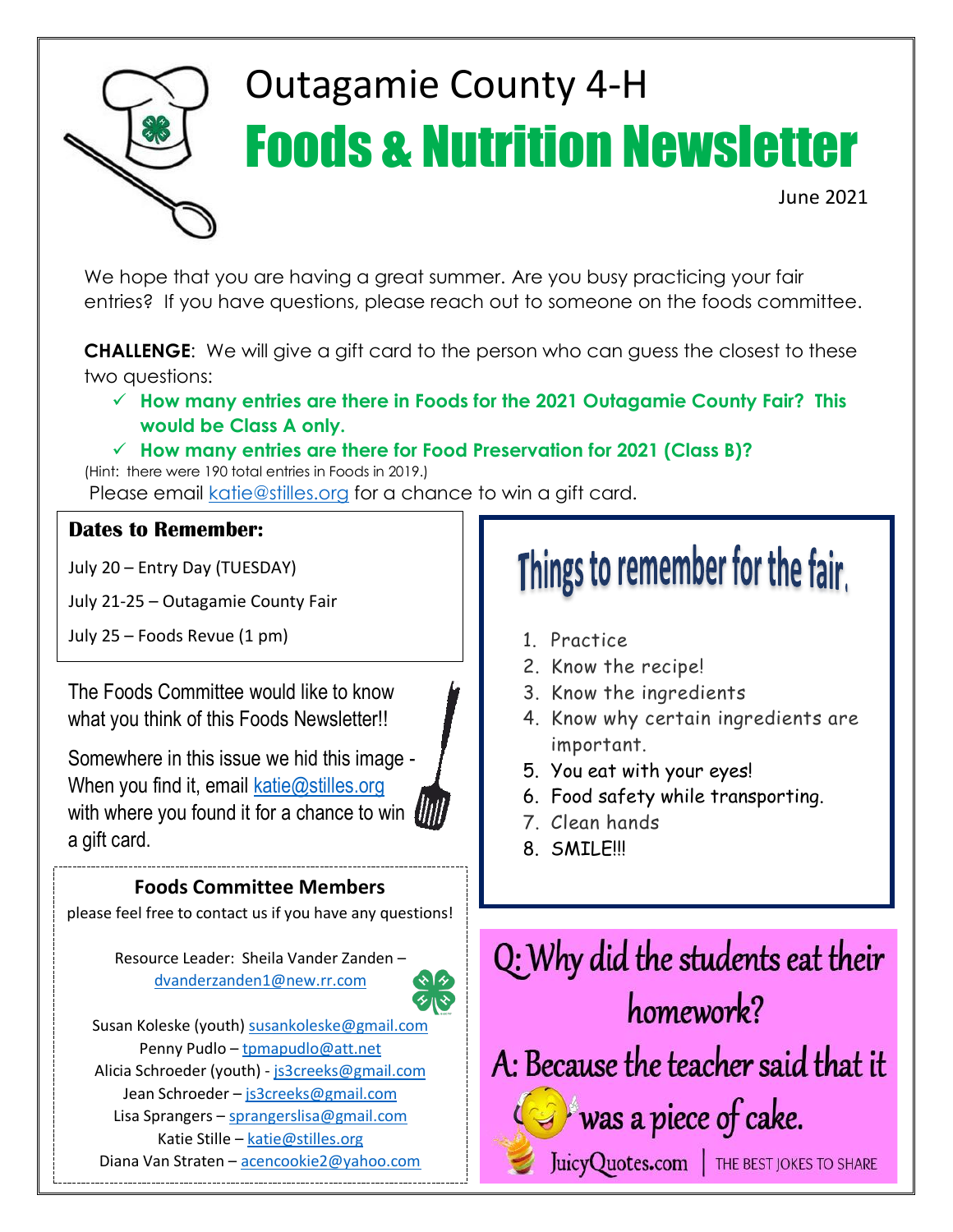

# See What's Cooking

Hey! School is out and it's time for some summer fun! With many of the Covid restrictions lifting, perhaps this summer you can go out and explore some new and interesting foods to sample. I challenge you to go to your local deli and purchase a food that you have never eaten before. Many local delis offer recipes so you can make the item at home also. You will never know if you like a food if you never try it! Don't just take someone else's word about a food, sample it for yourself!

Send in a picture of you sampling something new that you've eaten. Did you like it??

Did you get a chance to try Alicia Schroeder's, from Wide Awake Forward 4-H Club, Nacho Cheese Chicken Chowder? It's her favorite and it's easy to make. Thank you, Alicia, for sharing with us!

Let's chat a moment about food preservation. Food preservation can be defined as the process of treating and handling food in such a way as to stop or greatly slow down spoilage and prevent foodborne illness while maintaining nutritional value, texture and flavor. Many of us have gardens and fruit trees. Preserving some of those fresh fruits and vegetables can allow us to enjoy those favorites during the winter months also. Food preservation can also be used to preserve meats as well. Preserving food can be done through canning and freezing methods. To learn more, there are guidelines available for purchase by going to <https://learningstore.extension.wisc.edu/collections/food-preservation-and-safety> Perhaps in the future we can host a simple foods preservation workshop.

Try new foods and recipes this summer. The more you experiment with cooking, the more you will learn the art of cooking. Remember to have fun also.

Mrs. Sheila Vander Zanden (Mrs. VZ)

# **Fun Food Facts:**

Calorie for calorie, there is more protein in broccoli than steak. This healthy food doesn't come with all those saturated and trans fats or cholesterol, so you can get all the protein you need with a significantly lower risk of cardiovascular disease. Eat more broccoli!  $\odot$ 

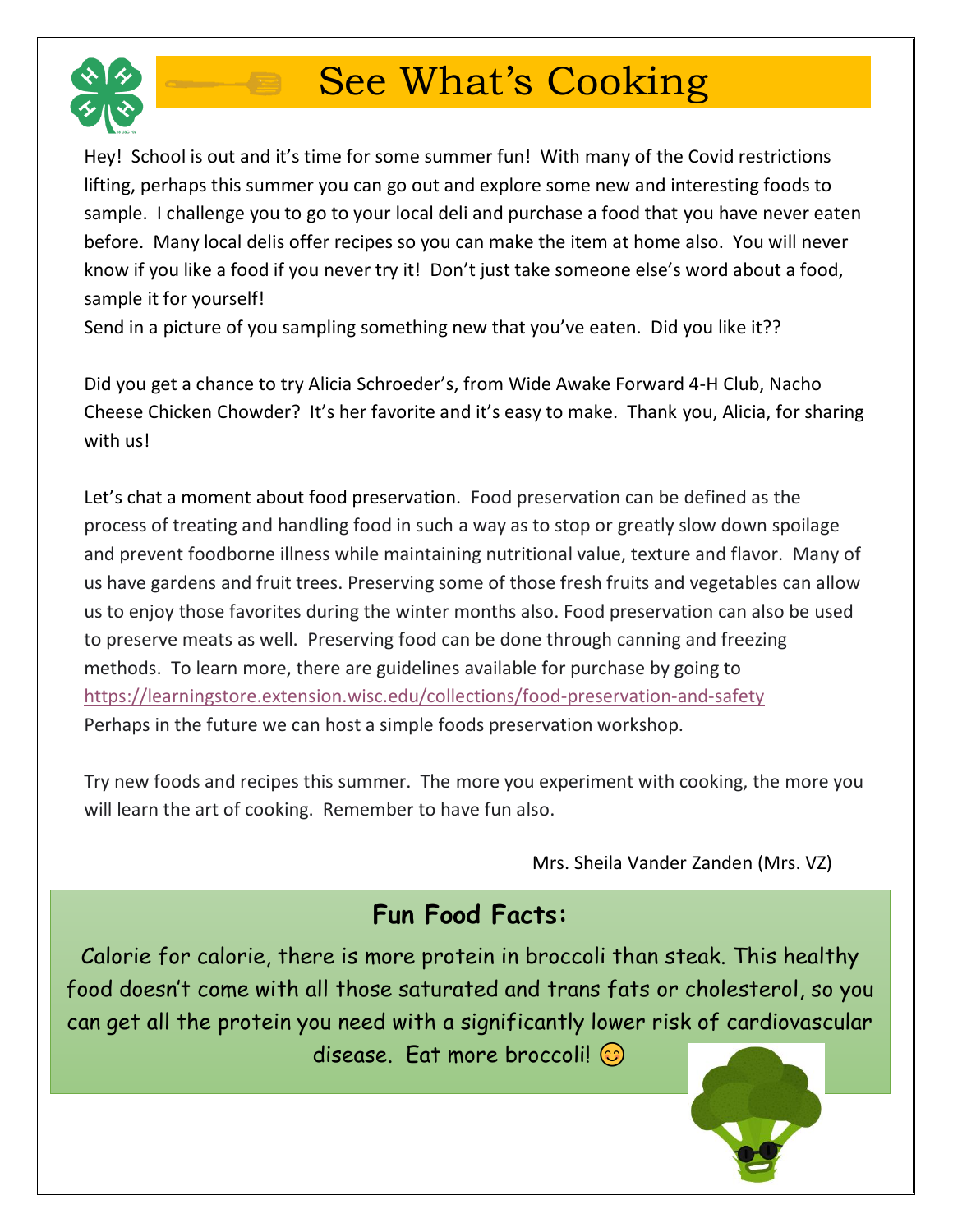# **From our Family to Yours…**

One of our favorite pies is Fresh Strawberry Pie. Years back we used to grow all of our own strawberries. One year we harvested over 350 pounds from our patch! All of our neighbors would get a pie from us since we had so many. More recently, Mr. VZ and I go pick berries from local berry patches. However, many of the neighbors still get their pie!

My mother-in-law shared this recipe with me and it's the only one I use.

## Strawberry Pie

| 1qt. fresh strawberries | 1 c. water                 |
|-------------------------|----------------------------|
| 1 c. white sugar        | 3 oz pkg strawberry jello  |
| 3 Tbsp. corn starch     | $1 - 9$ " pie crust, baked |

Mix corn starch and sugar and add water. Cook until thickened and clear. Add jello. Cool. Place sliced berries in shell and pour cooled glaze over them. Chill and top with whipped topping, whipped cream or ice cream.

### Flaky Pastry

1 t. vinegar 1 egg

 $\frac{1}{2}$  c. water (cold)

With fork, mix the flour, salt, sugar, and shortening. In a small bowl, beat water and remaining ingredients together. Add to flour mixture and blend with fork until all ingredients are moistened. Yield: 2 double-crust 9 inch pies and 1 (9-inch) shell.

Note: Can store in refrigerator up to 3 weeks or can be frozen until ready to use.

Mrs. Sheila Vander Zanden (Mrs. VZ)

| $\frac{1}{1}$ Do you have a favorite recipe |  | Menu for Cheesy Potatoes or Potato Salad |  |
|---------------------------------------------|--|------------------------------------------|--|
| that you would like to share?               |  | Grilled Chicken                          |  |
|                                             |  | Potato Salad                             |  |
| Email the recipe to Katie and               |  | Corn on the cob                          |  |
| we will include it in an                    |  | <b>Crescent Rolls</b>                    |  |
| upcoming issue!!                            |  | <b>Strawberry Dessert</b>                |  |
| katie@stilles.org                           |  | Rebekah                                  |  |
|                                             |  |                                          |  |

1 T. sugar 1  $\frac{3}{4}$  c. shortening

4 c. flour 2 tsp. salt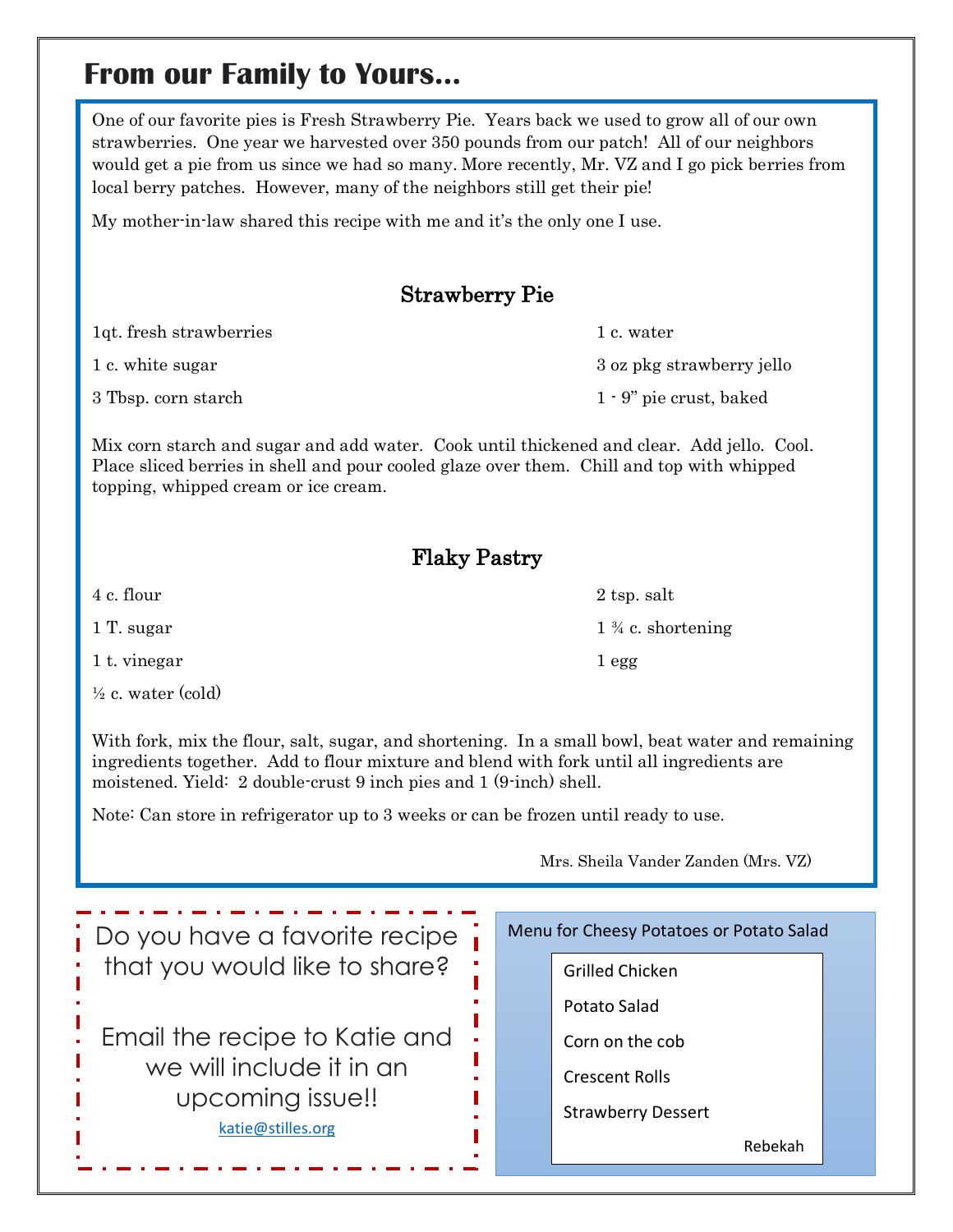

# **Preparing for the Outagamie County Fair Notes from the Fair Superintendents…**

Happy June to everyone! The school year is almost complete, summer is just about here which means the Outagamie County Fair is on its way. In this month's newsletter article we would like to talk about something you may not have thought about regarding your Fair entries and that is transporting them to the Fair. You spend time planning and preparing your entries at home but have you thought about how you will get that beautiful pie or your cold seasonal fun food to the Fair and then to the judge?

One factor you should think about is the weather. Will the temperature be extremely warm and sunny? Is the forecast for rain and strong wind? If so, how do I get my entries from my vehicle to the building safely? Another factor is will my food items sit in the vehicle for a while? If you are enrolled in more than one project, bringing other entries, which ones do you have judged first?

Presentation of your entries is important. The first way your entry is judged is by the appearance. At the Fair when you arrive to the Foods and Nutrition/Food Preservation judging area we have a check-in table. At this table you will be given a tray or bowl to place your food items on. Here is where you prepare your entries for presentation to the judge. Utensils will be available for use to cut and plate your food. You want to select the best looking cookies, bars, bread, etc. to show the judge. Once ready, we check your entry tags and then you talk with the judge.

So how can you transport your entries to the Fair safely? The following is a list of suggestions to get you thinking. You may have ideas of your own too.

- A number of the entries can be transported to the Fair right in the pan they were baked in. Cover the pan with a top, foil or plastic wrap.
- Place cookies, rolls, muffins, and doughnuts in a safe covered container. Bring a few extra just in case one breaks.
- Soup could be transported in a thermos.
- Cold foods could be brought in a cooler.
- Wrap the hot foods container in newspaper or a towel. Some casserole dishes come with an insulated carrying case.
- Food Preservation jars could be placed in a box with newspapers, paper towels, or towels placed between the jars so they do not hit each other and possibly break.

If your entries are going to be in your vehicle for a while and the sun is shining open the windows a bit so it does not get too warm in there.

You have learned so much and have worked so hard to prepare your food items for the Fair so let's make sure the judge sees your best results. We know you can do it! Make sure your wonderful banana bread, jelly roll, appetizer, or soup taste and look its best for the judge.

> Joanne and Penny Fair Superintendents